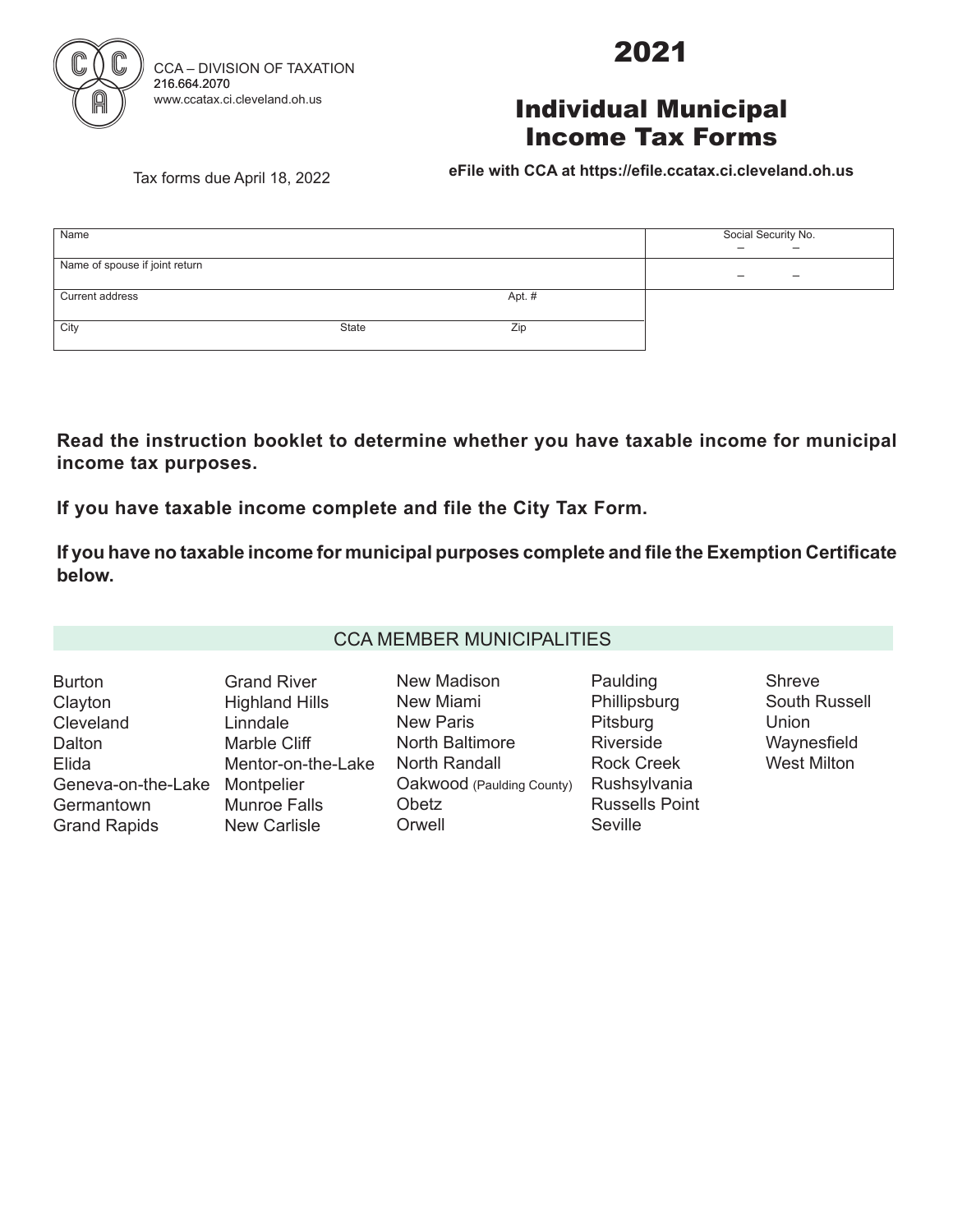### EXEMPTION CERTIFICATE

I LIVE IN A MANDATORY FILING COMMUNITY AND I AM NOT REQUIRED TO PAY MUNICIPAL INCOME TAX BECAUSE:

- 1. **ERETIRED, received only pension, Social Security, interest or** dividend income
- 2. EMEMBER OF THE ARMED FORCES OF THE UNITED STATES FOR THE ENTIRE YEAR 2021. (This does not include civilians employed by the military or National Guard.)
- 3. **EUNDER 18 FOR THE ENTIRE YEAR 2021.** \*see reverse for exceptions
- 4.  $\Box$ NO EARNED INCOME FOR THE ENTIRE YEAR 2021. (Public Assistance, Unemployment, SSI, etc.)
- 5. **EBUSINESS CLOSED OR RENTAL PROPERTY** SOLD prior to 1/1/21.

### **IF EXEMPT, COMPLETE, DETACH AND RETURN THE EXEMPTION CERTIFICATE IN THE ENCLOSED ENVELOPE. KEEP TOP PORTION FOR YOUR RECORDS.**

**IF YOU ARE NOT FILING THIS EXEMPTION CERTIFICATE, PLEASE DISCARD.** 

 $\sim$  CCA – DIVISION OF TAXATION

| <b>CCA - DIVISION OF TAXATION</b><br>ັc≬c<br>205 W SAINT CLAIR AVE                                                                                                                                                                                                                                                |                                                | <b>2021 EXEMPTION CERTIFICATE</b> |                                                                                                                                                                 |                     |                                                                                          |
|-------------------------------------------------------------------------------------------------------------------------------------------------------------------------------------------------------------------------------------------------------------------------------------------------------------------|------------------------------------------------|-----------------------------------|-----------------------------------------------------------------------------------------------------------------------------------------------------------------|---------------------|------------------------------------------------------------------------------------------|
| CLEVELAND OH 44113-1503                                                                                                                                                                                                                                                                                           |                                                |                                   |                                                                                                                                                                 |                     | □ SHOW NAME OR ADDRESS CHANGES ON REVERSE.                                               |
| Name                                                                                                                                                                                                                                                                                                              |                                                |                                   |                                                                                                                                                                 | Social Security No. |                                                                                          |
| Name of spouse if joint return                                                                                                                                                                                                                                                                                    |                                                |                                   |                                                                                                                                                                 |                     |                                                                                          |
| <b>Current address</b>                                                                                                                                                                                                                                                                                            |                                                | Apt. #                            |                                                                                                                                                                 |                     |                                                                                          |
| City                                                                                                                                                                                                                                                                                                              | State                                          | Zip                               |                                                                                                                                                                 |                     |                                                                                          |
| I LIVE IN A MANDATORY FILING COMMUNITY AND I AM NOT REQUIRED TO PAY MUNICIPAL INCOME TAX BECAUSE:                                                                                                                                                                                                                 |                                                |                                   |                                                                                                                                                                 |                     |                                                                                          |
| 1. RETIRED, received only pension, Social Security, Interest or Dividend Income<br>2. TMEMBER OF THE ARMED FORCES OF THE UNITED<br>STATES FOR THE ENTIRE YEAR 2021. (This does not include<br>civilians employed by the military or National Guard.)<br>$\mathbf{3}$<br>$\Box$ UNDER 18 FOR THE ENTIRE YEAR 2021. |                                                | 5.                                | $\Box$ NO EARNED INCOME FOR THE ENTIRE YEAR 2021.<br>(Public Assistance, Unemployment, SSI, etc.)<br>□ BUSINESS CLOSED OR RENTAL PROPERTY SOLD prior to 1/1/21. |                     |                                                                                          |
| *see reverse for exceptions                                                                                                                                                                                                                                                                                       |                                                |                                   |                                                                                                                                                                 |                     | Do you authorize your preparer to contact us regarding this return? YES $\Box$ NO $\Box$ |
| SIGNATURE OF TAXPAYER                                                                                                                                                                                                                                                                                             | SIGNATURE OF SPOUSE.<br><b>IF JOINT RETURN</b> | PHONE NUMBER                      | <b>SIGNATURE OF PREPARER.</b><br><b>IF NOT TAXPAYER</b>                                                                                                         |                     | <b>DATE</b>                                                                              |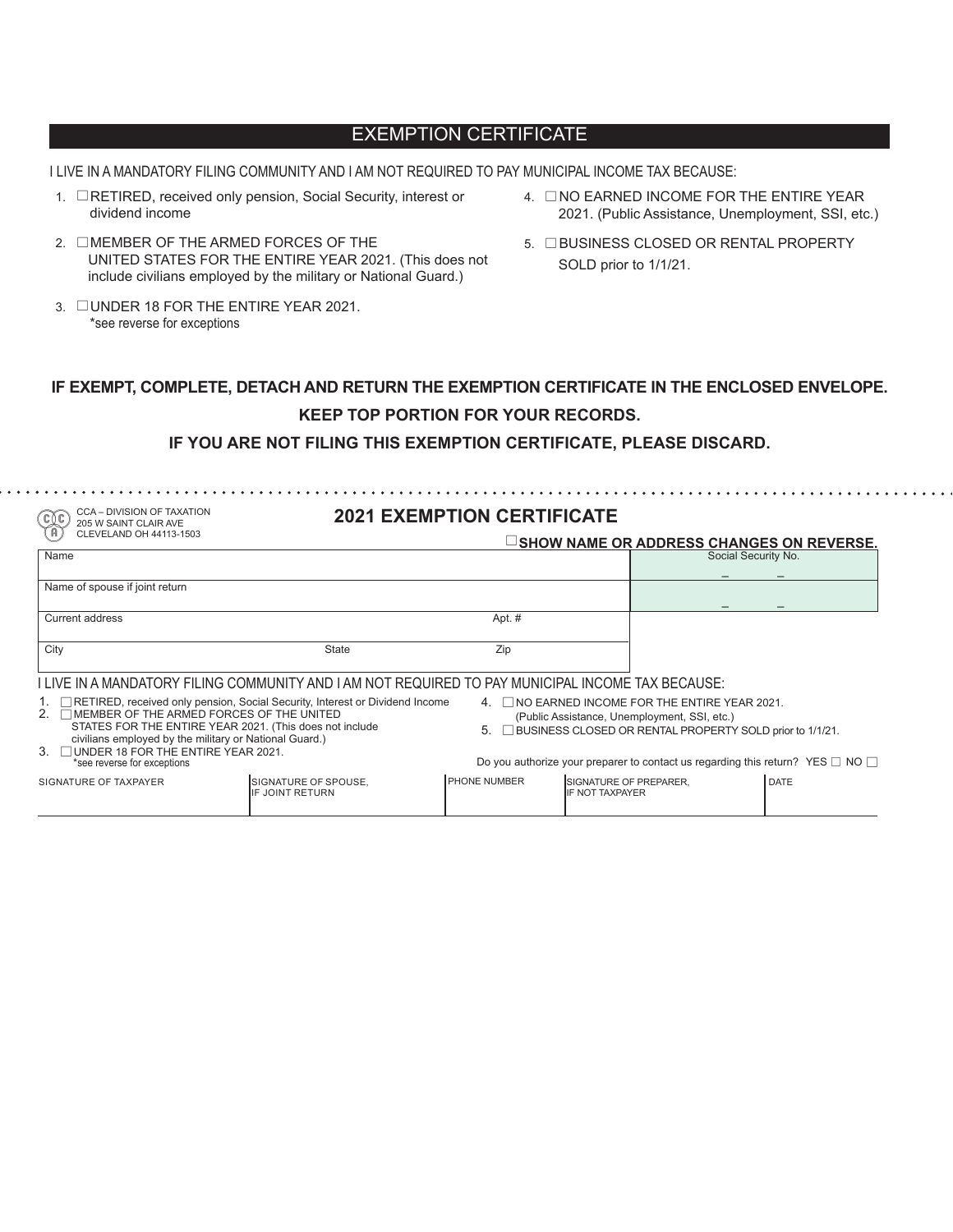# **IF YOU ARE NOT FILING THIS EXEMPTION CERTIFICATE, PLEASE DISCARD.**

\*All individuals who are 18 years of age and older are subject to local income tax. Note: Montpelier, Munroe Falls, New Paris, Oakwood, Obetz, Phillipsburg, and Riverside have no minimum age. Geneva-on-the-Lake uses 15 as a minimum age. Grand River, Rushsylvania and West Milton use 16 as the minimum age. New Carlisle individuals 16 and 17 years old who earn \$2,500.00 or more are subject to the tax.

To request a refund complete a City Tax Form and attach the refund worksheet.

| Taxpayer Name                  |              |        | Social Security No. |
|--------------------------------|--------------|--------|---------------------|
|                                |              |        |                     |
| Name of spouse if joint return |              |        |                     |
|                                |              |        | -                   |
| Address                        |              | Apt. # | Move In             |
|                                |              |        |                     |
| City                           | <b>State</b> | Zip    | Move Out            |
|                                |              |        |                     |

#### SHOW NAME AND ADDRESS CHANGES BELOW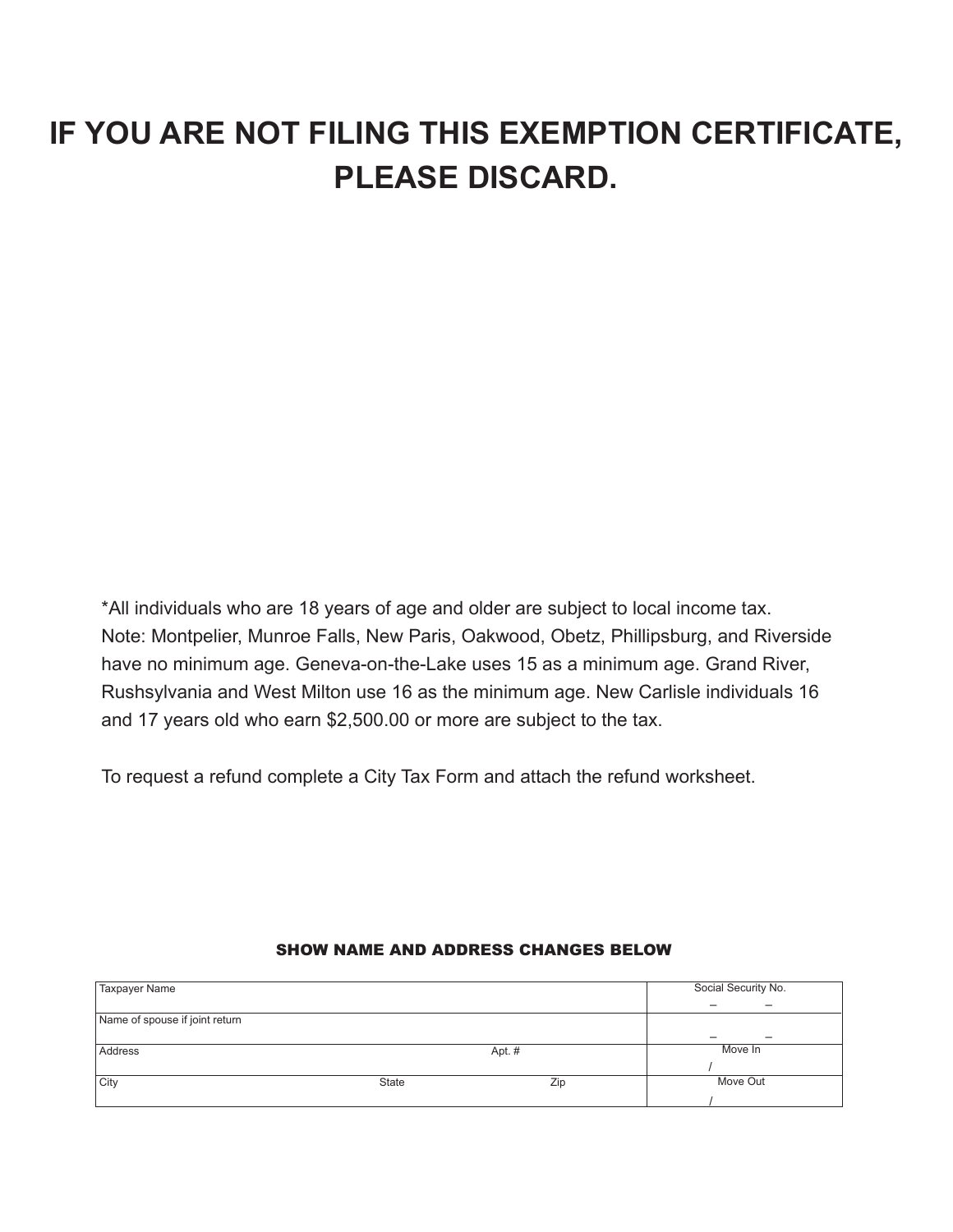|                            | 2021–City Tax Form $-$ Due April 18, 2022                                                                                                                                                                                                                                                                                               | <b>CCA - DIVISION OF TAXATION</b><br>216.664.2070 · 800.223.6317<br>www.ccatax.ci.cleveland.oh.us                |                                          |                                     |                                     |                                                  |                   |                                    |                        |                                                       |                                                     |                                        |
|----------------------------|-----------------------------------------------------------------------------------------------------------------------------------------------------------------------------------------------------------------------------------------------------------------------------------------------------------------------------------------|------------------------------------------------------------------------------------------------------------------|------------------------------------------|-------------------------------------|-------------------------------------|--------------------------------------------------|-------------------|------------------------------------|------------------------|-------------------------------------------------------|-----------------------------------------------------|----------------------------------------|
|                            |                                                                                                                                                                                                                                                                                                                                         | 90% payment due January 15, 2022                                                                                 |                                          |                                     |                                     | $\Box$ Refund                                    |                   |                                    |                        |                                                       | $\Box$ Amended                                      |                                        |
|                            |                                                                                                                                                                                                                                                                                                                                         | to avoid penalty and interest (see ordinance)                                                                    |                                          |                                     |                                     |                                                  | $\Box$ Individual |                                    | $\Box$ Joint           |                                                       |                                                     | $\Box$ Extension Attached              |
| CCA FORM 120-16-IR         |                                                                                                                                                                                                                                                                                                                                         |                                                                                                                  |                                          |                                     |                                     |                                                  |                   |                                    |                        | <b>TAXABLE INCOME</b>                                 |                                                     |                                        |
| Name                       |                                                                                                                                                                                                                                                                                                                                         |                                                                                                                  |                                          | Social Security No.                 |                                     | 1. Employ 's Name                                |                   |                                    |                        | <b>CITY</b>                                           |                                                     | <b>INCOME</b>                          |
|                            | Name of spouse if joint return                                                                                                                                                                                                                                                                                                          |                                                                                                                  |                                          |                                     |                                     | a.                                               |                   |                                    |                        |                                                       |                                                     |                                        |
|                            |                                                                                                                                                                                                                                                                                                                                         |                                                                                                                  |                                          |                                     |                                     | b.<br>c.                                         |                   |                                    |                        |                                                       |                                                     |                                        |
| <b>Current address</b>     |                                                                                                                                                                                                                                                                                                                                         | Apt. $#$                                                                                                         |                                          | Move In                             |                                     | d.                                               |                   |                                    |                        |                                                       |                                                     |                                        |
| <b>n</b> City, State, Zip  |                                                                                                                                                                                                                                                                                                                                         |                                                                                                                  |                                          | Move Out                            |                                     |                                                  |                   | Attach W-2s'                       |                        |                                                       |                                                     |                                        |
|                            |                                                                                                                                                                                                                                                                                                                                         |                                                                                                                  |                                          |                                     |                                     | 2. Total Wages                                   |                   | or 1099s                           |                        |                                                       |                                                     |                                        |
|                            | IF MOVED DURING THE YEAR SHOW CHANGES BELOW                                                                                                                                                                                                                                                                                             |                                                                                                                  |                                          |                                     |                                     | 3. Business Income                               |                   | Attach<br>Schedule C               |                        |                                                       |                                                     |                                        |
|                            |                                                                                                                                                                                                                                                                                                                                         |                                                                                                                  |                                          |                                     |                                     | 4. Rental Income                                 |                   | Attach<br>Schedule E               |                        |                                                       |                                                     |                                        |
|                            |                                                                                                                                                                                                                                                                                                                                         |                                                                                                                  |                                          |                                     |                                     |                                                  |                   | Attach                             |                        |                                                       |                                                     |                                        |
|                            |                                                                                                                                                                                                                                                                                                                                         |                                                                                                                  |                                          | Move In                             |                                     | 5. K-1 Income                                    |                   | (Schedule E & K-1)                 |                        |                                                       |                                                     |                                        |
|                            |                                                                                                                                                                                                                                                                                                                                         |                                                                                                                  |                                          |                                     |                                     | 6. Other Income Source                           |                   |                                    |                        |                                                       |                                                     |                                        |
|                            |                                                                                                                                                                                                                                                                                                                                         |                                                                                                                  |                                          | Move Out                            |                                     |                                                  |                   | <b>CITY OF RESIDENCE</b>           |                        |                                                       |                                                     | <b>PHONE NUMBER</b>                    |
|                            |                                                                                                                                                                                                                                                                                                                                         |                                                                                                                  |                                          |                                     |                                     |                                                  |                   |                                    |                        |                                                       |                                                     |                                        |
|                            | NOTE: IF TOTAL WAGES WERE EARNED IN THE SAME CITY YOU LIVED IN AND CITY TAX WAS CORRECTLY WITHHELD, COMPLETE GREEN SECTIONS ONLY, SIGN,<br>DATE, ATTACH W-2 FORMS AND MAIL RETURN. ALL OTHERS SEE INSTRUCTIONS AND COMPLETE FORM IN ITS ENTIRETY.                                                                                       |                                                                                                                  |                                          |                                     |                                     |                                                  |                   |                                    |                        |                                                       |                                                     |                                        |
|                            | <b>SECTION A</b>                                                                                                                                                                                                                                                                                                                        | <b>Employment / Profit Tax 2021</b>                                                                              |                                          |                                     |                                     |                                                  |                   |                                    |                        |                                                       |                                                     |                                        |
| L                          | <b>COLUMN1</b>                                                                                                                                                                                                                                                                                                                          | <b>COLUMN 2</b>                                                                                                  | <b>COLUMN3</b>                           | <b>COLUMN 4</b>                     |                                     | <b>COLUMN 5</b><br>Less: Tax                     |                   | <b>COLUMN 6</b>                    |                        | <b>COLUMN7</b>                                        |                                                     | <b>COLUMN 8</b>                        |
| N                          | <b>Work City Name</b><br><b>List Each City</b>                                                                                                                                                                                                                                                                                          |                                                                                                                  | Work<br>City Tax                         |                                     |                                     | Withheld (Attach<br>W-2) Or<br>Paid Other Cities |                   | <b>Less: Prior</b>                 |                        | Less: Tax<br>Paid On                                  |                                                     | Tax Due CCA<br>(If \$10.00 or less     |
| Ε                          | <b>Only Once</b>                                                                                                                                                                                                                                                                                                                        | <b>Taxable Income</b>                                                                                            | Rate                                     | <b>Tax Due</b>                      |                                     |                                                  |                   | <b>Year Credit</b>                 |                        | Employment<br>Tax Estimate                            |                                                     | enter zero)                            |
| 9                          |                                                                                                                                                                                                                                                                                                                                         |                                                                                                                  |                                          |                                     |                                     |                                                  |                   |                                    |                        |                                                       |                                                     |                                        |
|                            |                                                                                                                                                                                                                                                                                                                                         |                                                                                                                  |                                          |                                     |                                     |                                                  |                   |                                    |                        |                                                       |                                                     |                                        |
|                            |                                                                                                                                                                                                                                                                                                                                         |                                                                                                                  |                                          |                                     |                                     |                                                  |                   |                                    |                        |                                                       |                                                     |                                        |
|                            |                                                                                                                                                                                                                                                                                                                                         |                                                                                                                  |                                          |                                     |                                     |                                                  |                   |                                    |                        |                                                       |                                                     |                                        |
| 10                         | Total each column. Add Positive<br>Figures only in Column 8.                                                                                                                                                                                                                                                                            |                                                                                                                  |                                          |                                     |                                     |                                                  |                   |                                    |                        |                                                       |                                                     |                                        |
|                            | If a negative figure is shown in Column 8, enter as credit or refund.                                                                                                                                                                                                                                                                   |                                                                                                                  |                                          | 11a                                 | <b>CREDIT</b>                       |                                                  |                   |                                    | 11 <sub>b</sub>        | <b>REFUND</b>                                         |                                                     |                                        |
| 11                         | The credit or refund amount must be greater than \$10.00.                                                                                                                                                                                                                                                                               |                                                                                                                  |                                          |                                     |                                     |                                                  |                   |                                    |                        |                                                       |                                                     |                                        |
|                            | <b>SECTION A-1</b>                                                                                                                                                                                                                                                                                                                      | Employment / Profit Tax Estimate For 2022 (See instructions) - must be completed to receive 2022 Estimated Bills |                                          |                                     |                                     |                                                  |                   |                                    |                        |                                                       |                                                     |                                        |
|                            | <b>COLUMN 9</b>                                                                                                                                                                                                                                                                                                                         |                                                                                                                  | <b>COLUMN 10</b><br><b>Estimated</b>     |                                     |                                     | <b>COLUMN 11</b><br>2022 Credit                  |                   | <b>COLUMN 12</b><br><b>Balance</b> |                        |                                                       | <b>COLUMN 13</b><br><b>Payment Due</b>              |                                        |
|                            | <b>Work City</b>                                                                                                                                                                                                                                                                                                                        |                                                                                                                  | <b>Tax Due</b>                           |                                     |                                     | (From Col. 8 only)<br>(Col. 10 Less Col. 11)     |                   |                                    |                        |                                                       |                                                     | (1/4 of Col. 10 less Col. 11)          |
| 12                         |                                                                                                                                                                                                                                                                                                                                         |                                                                                                                  |                                          |                                     |                                     |                                                  |                   |                                    |                        |                                                       |                                                     |                                        |
|                            |                                                                                                                                                                                                                                                                                                                                         |                                                                                                                  |                                          |                                     |                                     |                                                  |                   |                                    |                        |                                                       |                                                     |                                        |
| 13                         | Total each column.                                                                                                                                                                                                                                                                                                                      |                                                                                                                  |                                          |                                     |                                     |                                                  |                   |                                    |                        |                                                       |                                                     |                                        |
|                            | <b>SECTION B</b>                                                                                                                                                                                                                                                                                                                        | Residence Tax 2021 (Refer to Schedule R Worksheet on Reverse of Form Before Proceeding to Line 14)               |                                          |                                     |                                     |                                                  |                   |                                    |                        |                                                       |                                                     |                                        |
|                            | <b>COLUMN 14</b>                                                                                                                                                                                                                                                                                                                        | <b>COLUMN 15</b>                                                                                                 |                                          | <b>COLUMN 16</b>                    |                                     | <b>COLUMN 17</b>                                 |                   | <b>COLUMN 18</b>                   |                        | <b>COLUMN 19</b>                                      |                                                     | <b>COLUMN 20</b><br><b>Tax Due CCA</b> |
|                            | <b>Residence City</b>                                                                                                                                                                                                                                                                                                                   | <b>Taxable Income</b>                                                                                            |                                          | <b>Tax Due</b><br><b>Schedule R</b> |                                     | Less: Residence<br>Tax Withheld<br>(Attach W-2)  |                   | <b>Less: Prior</b><br>Year Credit  |                        | Less: Tax Paid<br>On Residence<br><b>Tax Estimate</b> |                                                     | (If \$10.00 or less<br>enter zero)     |
| 14                         |                                                                                                                                                                                                                                                                                                                                         |                                                                                                                  |                                          |                                     |                                     |                                                  |                   |                                    |                        |                                                       |                                                     |                                        |
|                            |                                                                                                                                                                                                                                                                                                                                         |                                                                                                                  |                                          |                                     |                                     |                                                  |                   |                                    |                        |                                                       |                                                     |                                        |
| 14al                       | Total each column, Add Positive                                                                                                                                                                                                                                                                                                         |                                                                                                                  |                                          |                                     |                                     |                                                  |                   |                                    |                        |                                                       |                                                     |                                        |
|                            | 15 Figures only in Column 20.                                                                                                                                                                                                                                                                                                           |                                                                                                                  | 16a                                      | <b>CREDIT</b>                       |                                     |                                                  |                   | 16 <sub>b</sub>                    |                        | <b>REFUND</b>                                         |                                                     |                                        |
| 16                         | If a negative figure is shown in Column 20, enter as credit or refund.<br>The credit or refund amount must be greater than \$10.00.                                                                                                                                                                                                     |                                                                                                                  |                                          |                                     |                                     |                                                  |                   |                                    |                        |                                                       |                                                     |                                        |
|                            | <b>SECTION B-1</b>                                                                                                                                                                                                                                                                                                                      | Residence Tax Estimate for 2022 (See instructions) - must be completed to receive 2022 Estimated Bills           |                                          |                                     |                                     |                                                  |                   |                                    |                        |                                                       |                                                     |                                        |
|                            | <b>COLUMN 21</b>                                                                                                                                                                                                                                                                                                                        |                                                                                                                  |                                          | <b>COLUMN 22</b>                    |                                     | <b>COLUMN 23</b>                                 |                   |                                    | <b>COLUMN 24</b>       |                                                       |                                                     | <b>COLUMN 25</b>                       |
|                            | <b>Residence City</b>                                                                                                                                                                                                                                                                                                                   |                                                                                                                  | <b>Estimated</b><br><b>Residence Tax</b> |                                     | 2022 Credit<br>(From Line 16a only) |                                                  |                   | <b>Balance</b>                     | (Col. 22 Less Col. 23) |                                                       | <b>Payment Due</b><br>(1/4 of Col. 22 less Col. 23) |                                        |
|                            |                                                                                                                                                                                                                                                                                                                                         |                                                                                                                  |                                          |                                     |                                     |                                                  |                   |                                    |                        |                                                       |                                                     |                                        |
|                            |                                                                                                                                                                                                                                                                                                                                         |                                                                                                                  |                                          |                                     |                                     |                                                  |                   |                                    |                        |                                                       |                                                     |                                        |
| 17                         | Total each column.                                                                                                                                                                                                                                                                                                                      |                                                                                                                  |                                          |                                     |                                     |                                                  |                   |                                    |                        |                                                       |                                                     |                                        |
| 18                         | Tax Due with this return - Add Figures Shown in Last Column of Lines 10-13-15-17                                                                                                                                                                                                                                                        |                                                                                                                  |                                          |                                     |                                     |                                                  |                   |                                    |                        |                                                       |                                                     |                                        |
|                            | Write Taxpayer Identification Number on Remittance. Make check payable to CCA - Division of Taxation.<br>I DECLARE THAT HAVE EXAMINED THIS RETURN AND ACCOMPANYING SCHEDULES AND STATEMENTS. TO THE BEST OF MY KNOWLEDGE AND BELIEF IT IS TRUE, CORRECT AND COMPLETE. THE FIGURES USED HEREIN ARE THE SAME AS USED FOR FEDERAL INCOME T |                                                                                                                  |                                          |                                     |                                     |                                                  |                   |                                    |                        |                                                       |                                                     |                                        |
|                            | Do you authorize your preparer to contact us regarding this return? $YES \Box NO \Box$                                                                                                                                                                                                                                                  |                                                                                                                  |                                          |                                     |                                     |                                                  |                   |                                    |                        |                                                       |                                                     |                                        |
| <b>SIGN</b><br><b>HERE</b> | Signature of Taxpayer                                                                                                                                                                                                                                                                                                                   |                                                                                                                  | Signature of Spouse, if Joint Return     |                                     |                                     | <b>DATE</b>                                      |                   |                                    |                        | Signature of Preparer, if not Taxpayer                |                                                     | <b>DATE</b>                            |
|                            |                                                                                                                                                                                                                                                                                                                                         |                                                                                                                  |                                          |                                     |                                     |                                                  |                   |                                    |                        |                                                       |                                                     |                                        |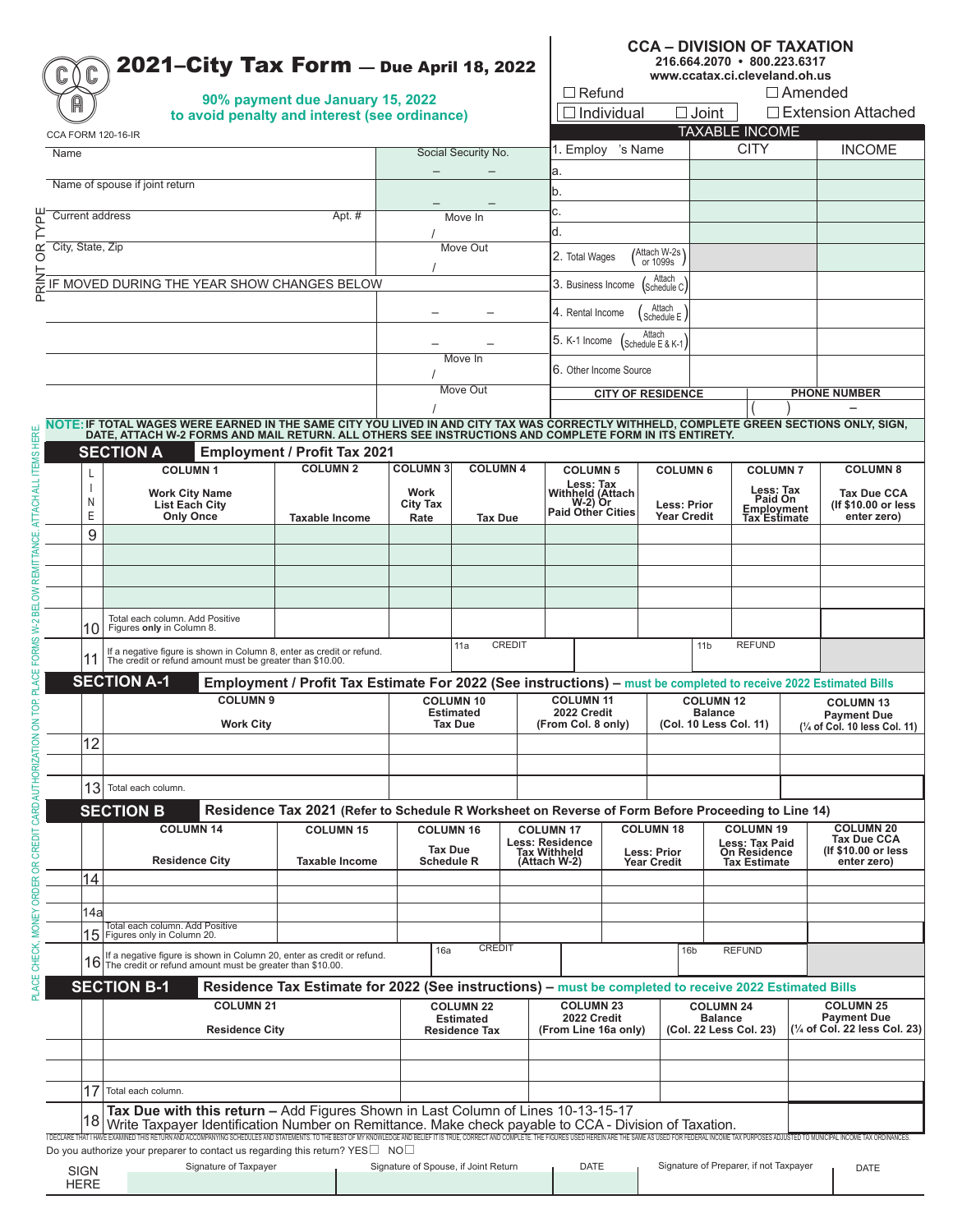| $\mathbb{C} \mathbb{C}$<br><b>CCA - DIVISION OF TAXATION</b><br>(U |                                      | <b>CREDIT CARD AUTHORIZATION</b>        | <b>L DETACH HERE</b> J         |
|--------------------------------------------------------------------|--------------------------------------|-----------------------------------------|--------------------------------|
| TO CHARGE YOUR INCOME TAX DUE YOU MUST COMPLETE THE FOLLOWING:     |                                      |                                         |                                |
|                                                                    | CHECK ONE □VISA                      | □MASTERCARD<br>$\overline{\phantom{a}}$ | $\Box$ AMERICAN EXPRESS        |
| Taxpayer's name                                                    |                                      |                                         | Taxpayer's Social Security No. |
| Cardholder's name                                                  |                                      |                                         |                                |
|                                                                    |                                      |                                         |                                |
| Cardholder's address                                               |                                      | Apt. #                                  |                                |
|                                                                    |                                      |                                         |                                |
| City                                                               | <b>State</b>                         | Zip                                     |                                |
|                                                                    | <b>ACCOUNT NUMBER</b>                |                                         |                                |
|                                                                    |                                      |                                         | TOTAL AMOUNT CHARGED \$        |
| V CODE                                                             | <b>EXPIRATION DATE</b><br>YR.<br>MO. | CARDHOLDER'S AUTHORIZED SIGNATURE       | <b>DATE</b>                    |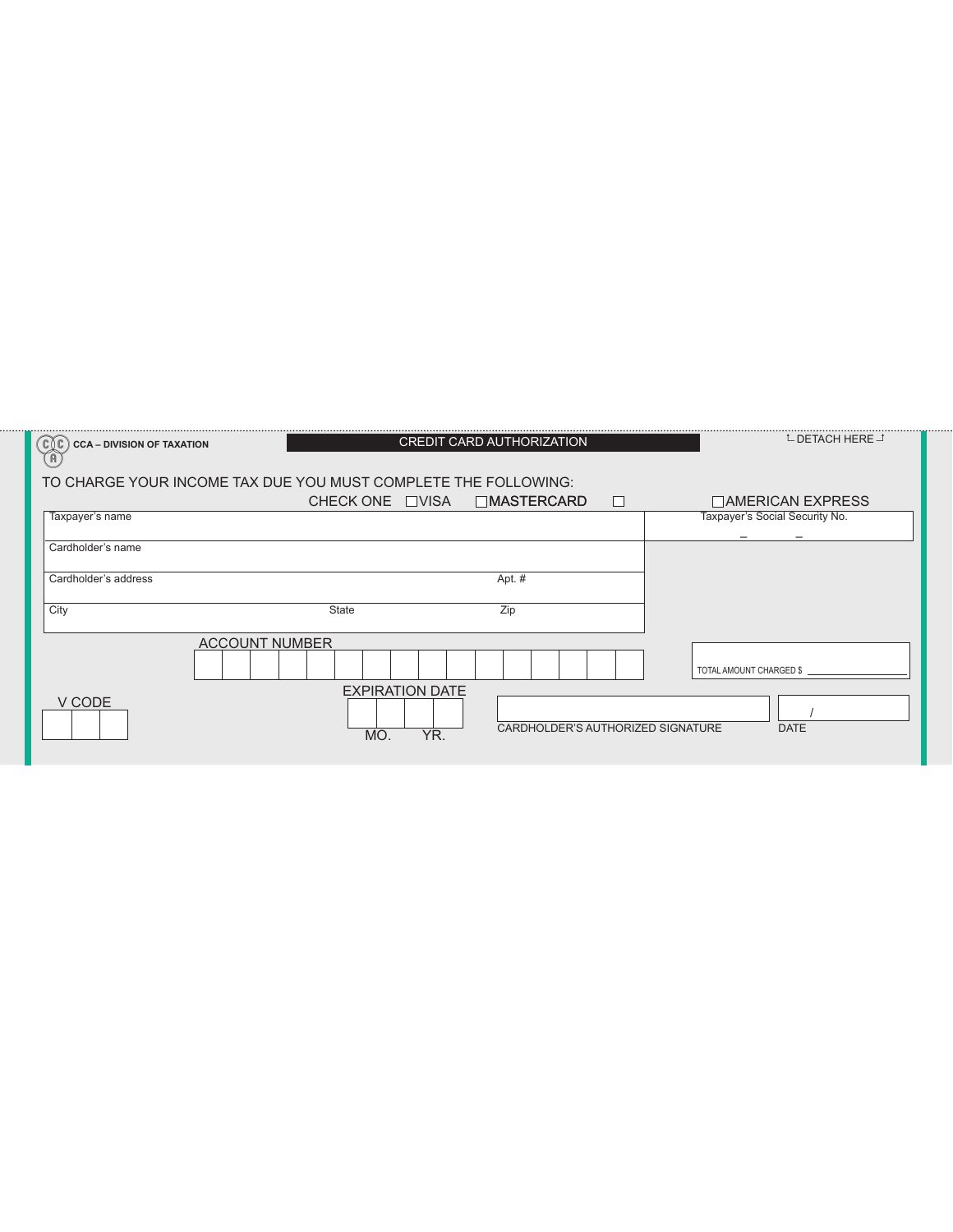### **6** SCHEDULE L Schedule of Business and Rental Losses

Note: Business and/or rental losses may be carried forward for five (5) years. A loss in one city may offset a business or rental gain in the same city. See municipal ordinance for exceptions. Individuals with net profit/distributive share income sourced in multiple municipalities with current and/or prior year losses refer to the CCA Resident Business/Rental Income Worksheet.

| City | Year End | Taxable Income or Loss | Allowable Loss From Prior Year | <b>Total Adjusted Income</b> |
|------|----------|------------------------|--------------------------------|------------------------------|
|      |          |                        |                                |                              |
|      |          |                        |                                |                              |
|      |          |                        |                                |                              |
|      |          |                        |                                |                              |
|      |          |                        |                                |                              |

|                                                                                                 |                                       |                |                |              |              |              |              |              |              | SCHEDULE R   |              |              |              |              |              |                |              |              |                  |              |              |              |
|-------------------------------------------------------------------------------------------------|---------------------------------------|----------------|----------------|--------------|--------------|--------------|--------------|--------------|--------------|--------------|--------------|--------------|--------------|--------------|--------------|----------------|--------------|--------------|------------------|--------------|--------------|--------------|
| ADJUSTED RESIDENCE CITY PERCENTAGE RATES<br>(FIND YOUR WORK CITY RATE IN THE SHADED AREA BELOW) |                                       |                |                |              |              |              |              |              |              |              |              |              |              |              |              |                |              |              |                  |              |              |              |
| <b>MUNICIPALITY</b>                                                                             | <b>NO TAX</b><br>WITH-<br><b>HELD</b> | .5%            | .75%           | 1%           | 1.1%         | 1.12%        | 1.2%         | .25%         | 1.4%         | 1.5%         | 1.6%         | 1.65%        | 1.75%        | 1.8%         | 2%           | 2.1%           | 2.25%        | 2.4%         | 2.5%             | 2.6%         | 2.75%        | 3.0%         |
| Burton                                                                                          | $\overline{1}$                        | .75            | .63            | .50          | .50          | .50          | .50          | .50          | .50          | .50          | .50          | .50          | .50          | .50          | .50          | .50            | .50          | .50          | .50              | .50          | .50          | .50          |
| Clayton                                                                                         | 1.5                                   | 1.25           | 1.13           | $\mathbf{1}$ | .95          | .94          | .90          | .88          | .80          | .75          | .75          | .75          | .75          | .75          | .75          | .75            | .75          | .75          | .75              | .75          | .75          | .75          |
| Cleveland                                                                                       | 2.5                                   | 2              | 1.75           | 1.5          | 1.40         | 1.38         | 1.3          | 1.25         | 1.1          | $\mathbf{1}$ | .90          | .85          | .75          | .70          | .50          | .40            | .25          | .10          | $\mathbf 0$      | $\mathbf 0$  | $\mathbf 0$  | $\mathbf 0$  |
| Dalton                                                                                          | $\overline{1}$                        | .50            | .25            | $\mathbf 0$  | $\mathbf 0$  | $\mathbf 0$  | $\mathbf 0$  | $\mathbf 0$  | $\mathbf 0$  | $\mathbf 0$  | 0            | $\mathbf 0$  | $\mathbf 0$  | $\mathbf{0}$ | $\mathbf 0$  | $\mathbf 0$    | $\mathbf 0$  | $\mathbf 0$  | $\mathbf 0$      | $\mathbf 0$  | $\mathbf 0$  | $\mathbf 0$  |
| Elida                                                                                           | .75                                   | .75            | .75            | .75          | .75          | .75          | .75          | .75          | .75          | .75          | .75          | .75          | .75          | .75          | .75          | .75            | .75          | .75          | .75              | .75          | .75          | .75          |
| Geneva-on-the-Lake                                                                              | 1.5                                   | $\mathbf{1}$   | .75            | .50          | .50          | .50          | .50          | .50          | .50          | .50          | .50          | .50          | .50          | .50          | .50          | .50            | .50          | .50          | .50              | .50          | .50          | .50          |
| Germantown                                                                                      | 1.5                                   | 1.2            | 1.05           | .90          | .84          | .83          | .78          | .75          | .66          | .60          | .60          | .60          | .60          | .60          | .60          | .60            | .60          | .60          | .60              | .60          | .60          | .60          |
| <b>Grand Rapids</b>                                                                             | $\overline{1}$                        | .75            | .63            | .50          | .50          | .50          | .50          | .50          | .50          | .50          | .50          | .50          | .50          | .50          | .50          | .50            | .50          | .50          | .50              | .50          | .50          | .50          |
| Grand River                                                                                     | $\overline{2}$                        | 1.5            | 1.25           | $\mathbf{1}$ | .90          | .88          | .80          | .75          | .60          | .50          | .40          | .35          | .25          | .20          | $\mathbf 0$  | $\mathbf 0$    | $\mathbf 0$  | $\mathbf 0$  | $\mathbf 0$      | $\mathbf 0$  | 0            | $\mathbf 0$  |
| <b>Highland Hills</b>                                                                           | 2.5                                   | $\overline{2}$ | 1.75           | 1.5          | 1.40         | 1.38         | 1.3          | 1.25         | 1.1          | 1            | .90          | .85          | .75          | .70          | .50          | .40            | .25          | .10          | 0                | 0            | 0            | 0            |
| Linndale                                                                                        | $\overline{2}$                        | 1.5            | 1.25           | $\mathbf{1}$ | .90          | .88          | .80          | .75          | .60          | .50          | .40          | .35          | .25          | .20          | $\mathbf 0$  | $\mathbf 0$    | $\mathbf 0$  | $\mathbf 0$  | $\mathbf 0$      | $\mathbf 0$  | 0            | $\Omega$     |
| Marble Cliff                                                                                    | $\overline{2}$                        | 1.5            | 1.25           | 1            | .90          | .88          | .80          | .75          | .60          | .50          | .40          | .35          | .25          | .20          | $\mathbf 0$  | $\mathbf 0$    | $\mathbf 0$  | $\Omega$     | $\mathbf 0$      | $\Omega$     | $\mathbf 0$  | $\mathbf 0$  |
| Mentor-on-the-Lake                                                                              | $\overline{2}$                        | 1.5            | 1.25           | $\mathbf{1}$ | .90          | .88          | .80          | .75          | .60          | .50          | .40          | .35          | .25          | .20          | 0            | $\mathbf 0$    | 0            | 0            | 0                | 0            | 0            | 0            |
| Montpelier                                                                                      | 1.6                                   | 1.10           | .85            | .60          | .50          | .48          | .40          | .35          | .20          | .10          | 0            | 0            | 0            | 0            | 0            | $\mathbf 0$    | 0            | 0            | 0                | 0            | 0            | 0            |
| <b>Munroe Falls</b>                                                                             | 2.25                                  | 1.75           | 1.5            | 1.25         | 1.15         | 1.13         | 1.05         | $\mathbf{1}$ | .85          | .75          | .65          | .60          | .50          | .45          | .25          | .15            | $\mathbf 0$  | 0            | $\mathbf 0$      | $\mathbf 0$  | $\mathbf 0$  | $\mathbf 0$  |
| <b>New Carlisle</b>                                                                             | 1.5                                   | 1.5            | 1.5            | 1.5          | 1.5          | 1.5          | 1.5          | 1.5          | 1.5          | 1.5          | 1.5          | 1.5          | 1.5          | 1.5          | 1.5          | 1.5            | 1.5          | 1.5          | 1.5              | 1.5          | 1.5          | 1.5          |
| New Madison                                                                                     | $\overline{1}$                        | .50            | .25            | 0            | $\mathbf 0$  | $\mathbf 0$  | $\mathbf 0$  | 0            | $\mathbf 0$  | 0            | 0            | 0            | $\mathbf 0$  | $\mathbf 0$  | $\mathbf 0$  | $\mathbf 0$    | 0            | 0            | $\mathbf 0$      | $\mathbf 0$  | $\mathbf 0$  | $\mathbf 0$  |
| New Miami                                                                                       | 1.75                                  | 1.25           | $\mathbf{1}$   | .75          | .65          | .63          | .55          | .50          | .35          | .25          | .15          | .10          | $\mathbf 0$  | 0            | $\mathbf 0$  | $\mathbf 0$    | $\mathbf 0$  | $\mathbf 0$  | $\mathbf 0$      | $\mathbf 0$  | $\mathbf 0$  | $\mathbf{0}$ |
| <b>New Paris</b>                                                                                | $\overline{1}$                        | .50            | .50            | .50          | .50          | .50          | .50          | .50          | .50          | .50          | .50          | .50          | .50          | .50          | .50          | .50            | .50          | .50          | .50              | .50          | .50          | .50          |
| North Baltimore                                                                                 | $\overline{1}$                        | $\mathbf{1}$   | $\mathbf{1}$   | 1            | $\mathbf{1}$ | $\mathbf{1}$ | $\mathbf{1}$ | $\mathbf{1}$ | $\mathbf{1}$ | $\mathbf{1}$ | 1            | $\mathbf{1}$ | $\mathbf{1}$ | $\mathbf{1}$ | $\mathbf{1}$ | $\mathbf{1}$   | 1            | $\mathbf 1$  | $\mathbf{1}$     | $\mathbf{1}$ | 1            | $\mathbf{1}$ |
| North Randall                                                                                   | 2.75                                  | 2.25           | $\overline{2}$ | 1.75         | 1.65         | 1.63         | 1.55         | 1.5          | 1.35         | 1.25         | 1.15         | 1.1          | $\mathbf{1}$ | .95          | .75          | .65            | .50          | .35          | .25              | .15          | $\mathbf 0$  | $\mathbf 0$  |
| Oakwood (Paulding County)                                                                       | $\mathbf{1}$                          | .50            | .25            | $\mathbf 0$  | $\mathbf 0$  | $\mathbf 0$  | $\Omega$     | $\mathbf 0$  | $\mathbf 0$  | $\mathbf 0$  | $\mathbf 0$  | $\mathbf 0$  | $\mathbf 0$  | $\mathbf 0$  | $\mathbf 0$  | $\mathbf 0$    | $\mathbf 0$  | $\mathbf 0$  | $\mathbf 0$      | $\mathbf 0$  | $\mathbf 0$  | $\mathbf 0$  |
| Obetz                                                                                           | 2.5                                   | $\overline{2}$ | 1.75           | 1.5          | 1.40         | 1.38         | 1.3          | 1.25         | 1.1          | 1            | .90          | .85          | .75          | .70          | .50          | .40            | .25          | .10          | 0                | $\mathbf 0$  | 0            | $\mathbf 0$  |
| Orwell                                                                                          | 1.5                                   | $\mathbf{1}$   | .75            | .50          | .40          | .38          | .30          | .25          | .10          | $\mathbf 0$  | 0            | 0            | $\mathbf 0$  | $\mathbf 0$  | $\mathbf 0$  | $\mathbf 0$    | 0            | $\mathbf 0$  | $\mathbf 0$      | $\mathbf 0$  | $\mathbf 0$  | $\mathbf 0$  |
| Paulding                                                                                        | 1.1                                   | 1.1            | 1.1            | 1.1          | 1.1          | 1.1          | 1.1          | 1.1          | 1.1          | 1.1          | 1.1          | 1.1          | 1.1          | 1.1          | 1.1          | 1.1            | 1.1          | 1.1          | 1.1              | 1.1          | 1.1          | 1.1          |
| Phillipsburg                                                                                    | 1.5                                   | $\mathbf{1}$   | .75            | .50          | .50          | .50          | .50          | .50          | .50          | .50          | .50          | .50          | .50          | .50          | .50          | .50            | .50          | .50          | .50              | .50          | .50          | .50          |
| Pitsburg 2022                                                                                   | $\overline{1}$                        | $\mathbf{1}$   | $\mathbf{1}$   | $\mathbf{1}$ | $\mathbf{1}$ | $\mathbf{1}$ | $\mathbf{1}$ | $\mathbf{1}$ | $\mathbf{1}$ | 1            | $\mathbf{1}$ | $\mathbf{1}$ | $\mathbf{1}$ | $\mathbf{1}$ | $\mathbf{1}$ | $\mathbf{1}$   | $\mathbf{1}$ | 1            | $\overline{1}$   | $\mathbf{1}$ | 1            | $\mathbf{1}$ |
| Riverside 2021                                                                                  | 1.5                                   | $\mathbf 1$    | .75            | .75          | .75          | .75          | .75          | .75          | .75          | .75          | .75          | .75          | .75          | .75          | .75          | .75            | .75          | .75          | .75              | .75          | .75          | .75          |
| Riverside 2022                                                                                  | 2.5                                   | 2.0            | 1.75           | 1.5          | 1.4          | 1.38         | 1.3          | 1.25         | 1.1          | $\mathbf{1}$ | .90          | .85          | .75          | .70          | .50          | .40            | .25          | .10          | $\mathbf 0$      | $\mathbf 0$  | $\mathbf 0$  | $\mathbf 0$  |
| <b>Rock Creek</b>                                                                               | $\overline{1}$                        | .50            | .25            | $\mathbf 0$  | $\mathbf 0$  | $\mathbf 0$  | 0            | $\mathbf 0$  | $\mathbf 0$  | 0            | 0            | $\mathbf 0$  | $\mathbf 0$  | $\mathbf 0$  | 0            | $\mathbf 0$    | $\mathbf 0$  | 0            | 0                | $\mathbf 0$  | $\mathbf 0$  | $\mathbf 0$  |
| Rushsylvania                                                                                    | $\overline{1}$                        | $\mathbf{1}$   | $\mathbf{1}$   | $\mathbf{1}$ | $\mathbf{1}$ | $\mathbf{1}$ | $\mathbf{1}$ | $\mathbf{1}$ | $\mathbf{1}$ | $\mathbf{1}$ | 1            | 1            | $\mathbf{1}$ | 1            | $\mathbf{1}$ | $\overline{1}$ | $\mathbf{1}$ | $\mathbf{1}$ | 1                | $\mathbf{1}$ | $\mathbf{1}$ | $\mathbf{1}$ |
| <b>Russells Point</b>                                                                           | $\mathbf{1}$                          | $\mathbf{1}$   | -1             | 1            | $\mathbf{1}$ | 1            | 1            | $\mathbf{1}$ | $\mathbf{1}$ | 1            | 1            | $\mathbf{1}$ | $\mathbf{1}$ | $\mathbf{1}$ | $\mathbf{1}$ | $\mathbf{1}$   | 1            | 1            | $\mathbf{1}$     | 1            | 1            | $\mathbf{1}$ |
| Seville                                                                                         | $\overline{1}$                        | $\mathbf{1}$   | $\mathbf{1}$   | $\mathbf{1}$ | $\mathbf{1}$ | $\mathbf{1}$ | $\mathbf{1}$ | $\mathbf{1}$ | $\mathbf{1}$ | $\mathbf{1}$ | $\mathbf{1}$ | $\mathbf{1}$ | $\mathbf{1}$ | $\mathbf{1}$ | $\mathbf{1}$ | $\mathbf{1}$   | $\mathbf{1}$ | $\mathbf 1$  | $\overline{1}$   | $\mathbf{1}$ | $\mathbf{1}$ | $\mathbf{1}$ |
| Shreve                                                                                          | $\overline{1}$                        | .50            | .50            | .50          | .50          | .50          | .50          | .50          | .50          | .50          | .50          | .50          | .50          | .50          | .50          | .50            | .50          | .50          | .50              | .50          | .50          | .50          |
| South Russell                                                                                   | 1.25                                  | .88            | .69            | .50          | .43          | .41          | .35          | .31          | .31          | .31          | .31          | .31          | .31          | .31          | .31          | .31            | .31          | .31          | .31              | .31          | .31          | .31          |
| Union                                                                                           | 1.5                                   | $\mathbf{1}$   | .75            | .50          | .40          | .38          | .30          | .25          | .10          | $\mathbf 0$  | 0            | $\pmb{0}$    | $\mathbf 0$  | $\mathbf 0$  | $\mathbf 0$  | $\mathbf 0$    | $\mathbf 0$  | $\mathbf 0$  | $\boldsymbol{0}$ | $\mathbf 0$  | $\mathbf 0$  | $\mathbf 0$  |
| Waynesfield                                                                                     | $\overline{1}$                        | .50            | .25            | $\mathbf 0$  | $\mathbf 0$  | $\mathbf 0$  | $\mathbf 0$  | $\mathbf 0$  | $\mathbf 0$  | $\mathbf 0$  | 0            | $\mathbf 0$  | $\mathbf 0$  | $\mathbf 0$  | 0            | $\mathbf 0$    | $\mathbf 0$  | 0            | $\mathbf 0$      | $\mathbf 0$  | $\mathbf 0$  | $\mathbf 0$  |
| <b>West Milton</b>                                                                              | 1.5                                   | 1.5            | 1.5            | 1.5          | 1.5          | 1.5          | 1.5          | 1.5          | 1.5          | 1.5          | 1.5          | 1.5          | 1.5          | 1.5          | 1.5          | 1.5            | 1.5          | 1.5          | 1.5              | 1.5          | 1.5          | 1.5          |